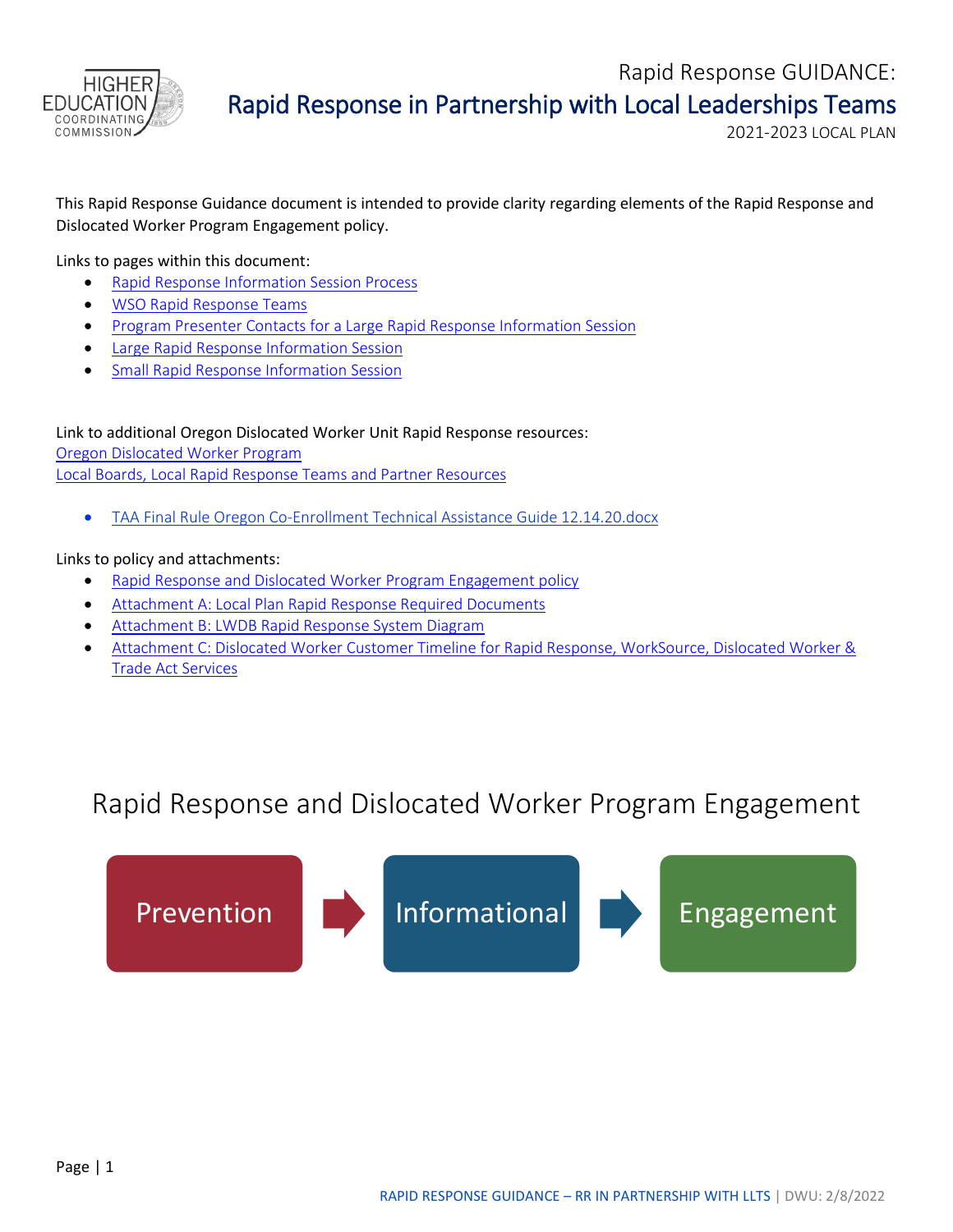

### Rapid Response Information Session Process



LWDBs Rapid Response Information Sessions process must reflect these four steps and ensure the capacity to deliver RRIS when one or more of the circumstances occur:

- 1. Announcement or notification of a permanent closure, regardless of the number of workers affected;
- 2. Announcement or notification of a Large Layoff as defined by 10 or more affected workers;
- 3. A mass job dislocation resulting from a natural or other disaster;
- 4. The filing of a Trade Adjustment Assistance (TAA) petition, for at least two or more affected workers;
- 5. The certification of a TAA petition, which includes all workers who are covered by a certified TAA petition who have not individually received information from a Rapid Response Information Session;
- 6. When a Worker Adjustment and Retraining Notification (WARN) Act notice has been filed, regardless of the number of workers affected by the layoff announced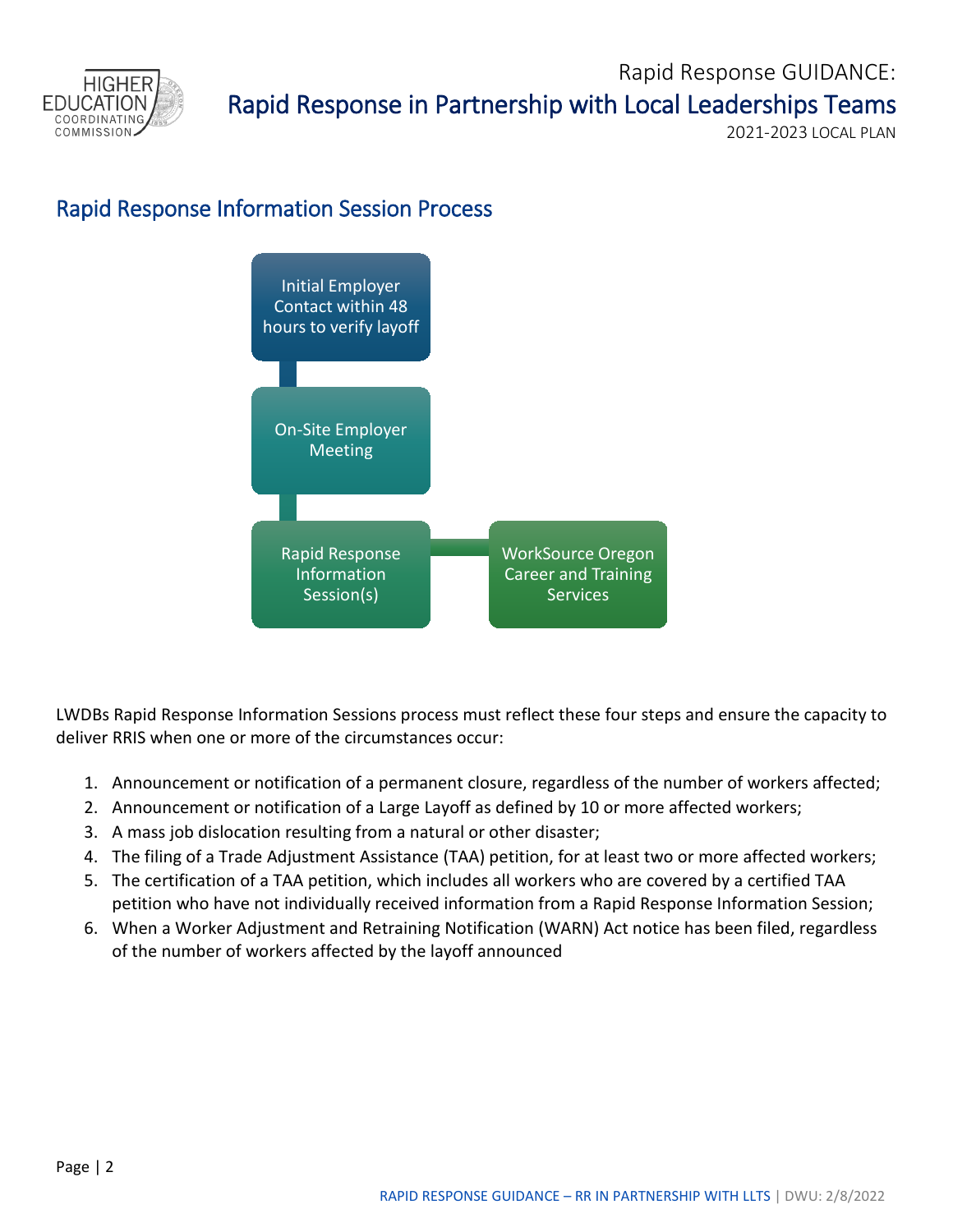<span id="page-2-0"></span>

What is the difference in a WSO Rapid Response Team and those that provide presentations a Rapid Response Information Session for a Large Layoff?

It is the responsibility of the WSO Rapid Response Coordinator or designated WSO Rapid Response team member to be able to coordinate and facilitate a Large Rapid Response Information Session but not their responsibility to be a program presenter.



interagency team(s) among WSO partners with minimum required members from WSO, business services and the Trade Act Navigator. Positions must be identified in coordination with the Local Leadership Team.

Many local areas may need more than one team as determined by the LWDB for capacity to provide RR services within the workforce area and identified as east, west, central, north, city as determined by the LWDB.

The WSO Rapid Response Coordinator(s) are identified in coordination with the Local Leadership teams and must be identified as WSO.

WSO Rapid Response Team(s) Meetings: Who leads the WSO Rapid Response Team meetings How often team planning meetings will occur; Who will train team members on local RRIS process and procedures for large and small layoffs; Who will train team members on how to coordinate and or facilitate a RRIS; Who will train team members on required WSO presentation information and material; Lead the WSO Rapid Response Team to: • build the WSO staff familiarity and information on Rapid Response to have capacity to provide RRIS when required; • develop strategies for addressing dislocation events and ensuring timely access to a broad range of necessary assistance;

• ensure the ability to provide RRIS as early as possible by implementing a communication plan for gathering and exchanging information and data relating to potential dislocations, resources available, and the customization of rapid response activities.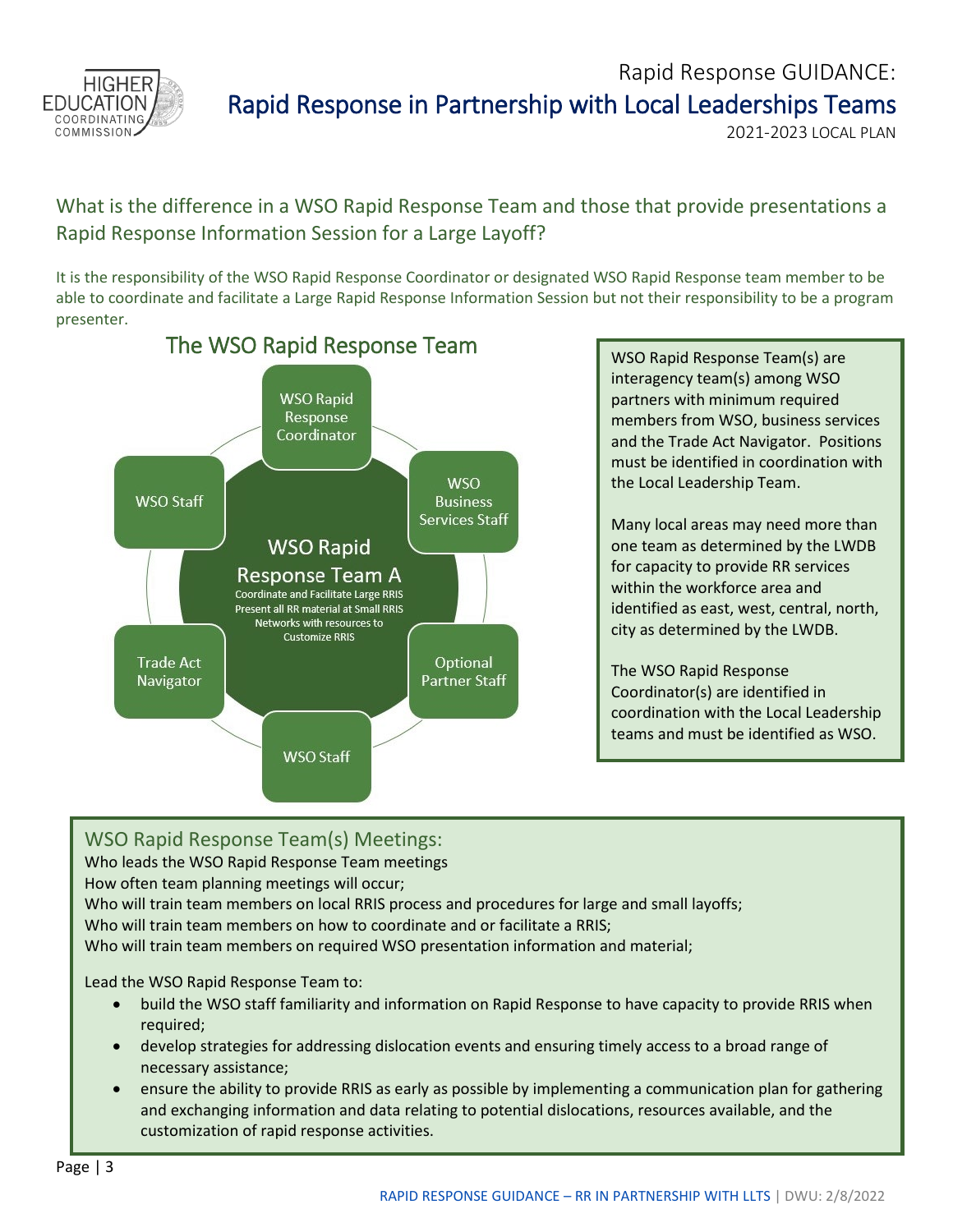<span id="page-3-0"></span>

# Rapid Response GUIDANCE: Rapid Response in Partnership with Local Leaderships Teams<br>2021-2023 LOCAL PLAN

## Program Presenter Contacts for a Large Rapid Response Information Session The UI and Healthcare presenter



contacts will be the same statewide and the Oregon Dislocated Worker Unit will provide this and update the LWDB when updated.

The LWDB will need to coordinate with the LLT, who will be responsible for the role of assigning WSO staff to provide the WSO presentation at a large RRIS.

The LWDB will also need to coordinate with the LLT, who will be responsible for the role of assigning Business Services staff to provide the Business Services presentation at a large RRIS.

Both the WSO and the WSO Business Services presentations must be listed on the RRIS agenda separately, even if the same presenter delivers multiple topics.

**The WSO (Americas Job Network) presentation** is the only presentation for which the WIOA laws outline what information must be provided to the affected workers attending a Rapid Response Information Session. The other required presenters may provide and adapt what they feel is necessary or needed. The WSO presentation (Americas Job Network presentation) outlines all AJC programs and services at the center that must be covered. The state adds to that list the *Guide for Laid Off Workers in Oregon*. The scheduling of the WSO presenters has been updated to the same presenter contact model used to schedule UI and Healthcare presentations. This will ensure affected workers receive the required Americas Job Network information in a consistent manner across the state. Each local area will designate a WSO and WSO Business Services presenter contact in which the Rapid Response Coordinator will contact to schedule presenters.

**The WSO (Americas Job Network**) **presentation** information and material must include all Wagner-Peyser and Title I WorkSource programs and services: Workshops and Services; Career Services; and Training Services; *Guide for Laid Off Workers in Oregon*; Work Share, Pell Grant and GI Bill® Information; Community Resources such as home heating assistance, legal aid, and financial advice and follow any state, LWDB, and LLT guidance.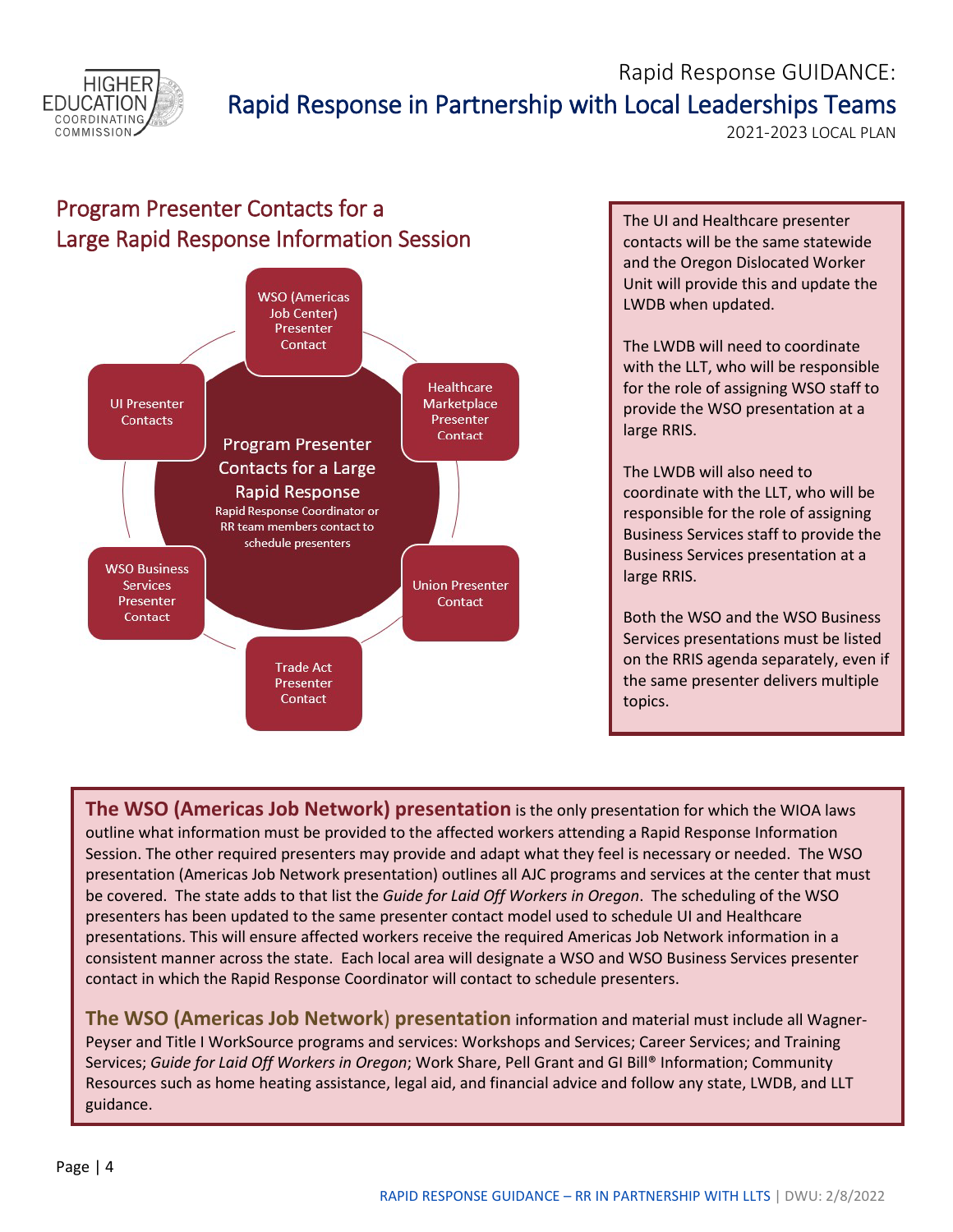<span id="page-4-0"></span>

# Rapid Response GUIDANCE: Rapid Response in Partnership with Local Leaderships Teams<br>2021-2023 LOCAL PLAN

## **Large Rapid Response Information Session** | The Large Rapid Response Information



Session is *coordinated and facilitated* by the WSO Rapid Response Coordinator or designated WSO Rapid Response Team Member.

**All Presenters:** The WSO Rapid Response Coordinator or designated WSO Rapid Response Team Member connect with the presenter contacts to share information on the affected workers and layoff situation and schedule presenters for the required programs:

- OED Unemployed Insurance
- WSO (Americas Job Network)
- Oregon Healthcare Marketplace
- Union or Trade Act as needed and
- WSO Business Services

**Customization:** Each Large Rapid Response should use the on-site employer meeting and the worker surveys to identify worker and employer needs to be addressed before, during or after the RRIS.

#### Large Rapid Response Information Session (10 or more workers). *Provide who is responsible to:*

- i. confirm date and time of the RRIS with a location close to workers;
- ii. schedule In-Person Presenters sending email regarding date, time and location of the RRIS, what is known about the employer situation and what is known about the workers to partner contacts to schedule required in-person presentations and to the communication list to provide the RRIS information;
- iii. confirm with WSO presenter how the handoff to WSO services will be done
- iv. customized agenda with required elements and customized resources to meet employer and worker needs from employer meeting and worker surveys;
- v. confirm Rapid Response Team Member designated to be present and facilitate at the RRIS;
- vi. confirm Agenda and RRIS Evaluation Printed;
- vii. confirm written materials needed are on hand (Develop packets if needed);
- viii. confirm In-Person Presenters or call Oregon Dislocated Worker Unit if needed;
- ix. confirm Location needs, microphone, computer, projector, WIFI, table, chairs, and presenters need;
- x. confirm presenters know what to expect from worker audience or any needed knowledge of the workers or situation; and
- xi. data entered into ORRATS.